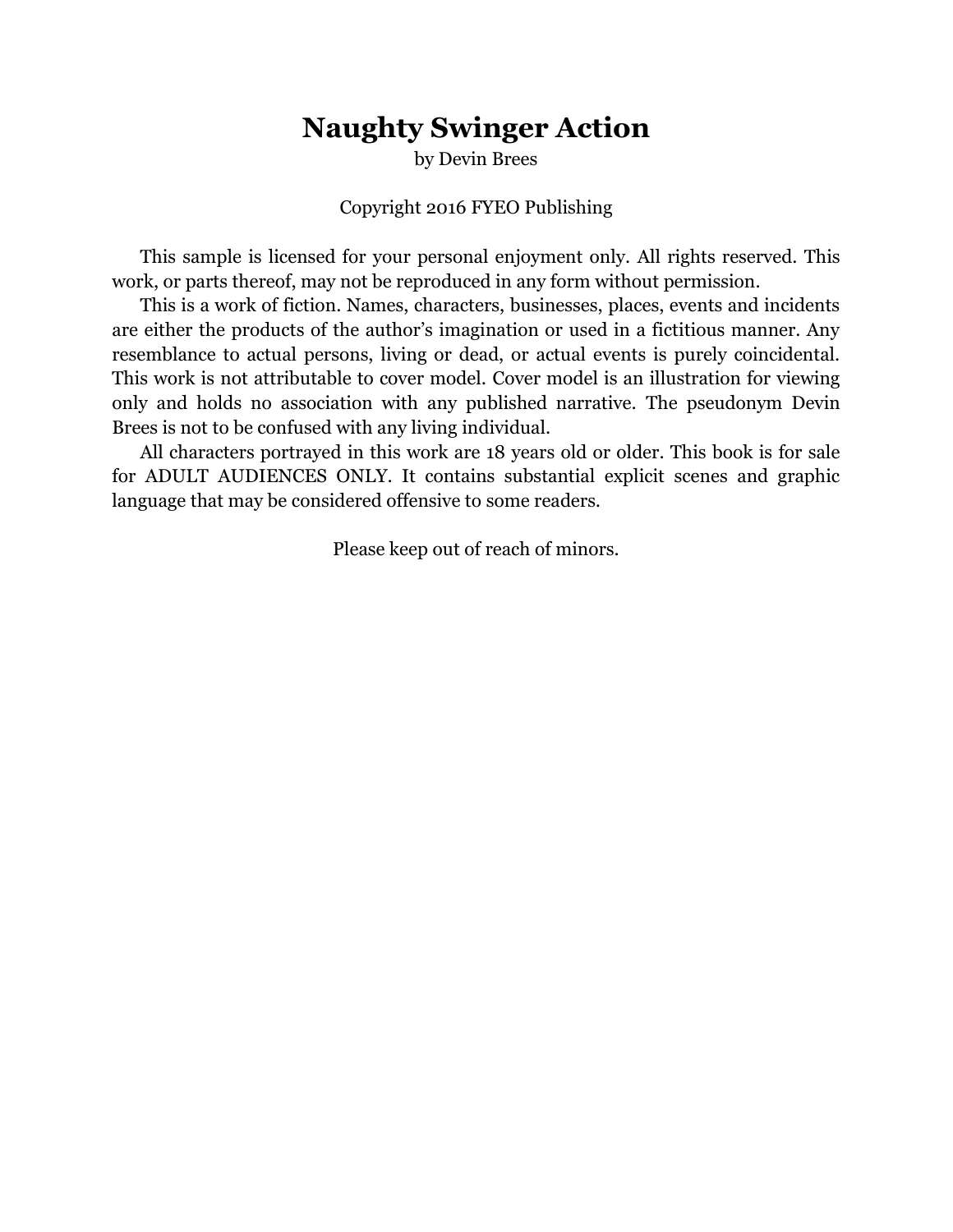She broke our kiss and put her glasses back on, timidly looking at the ground.

"I can't believe I did that," she said. "And right in front of my husband."

"I don't think your husband minds," I said pointing her attention to our animalistic spouses. Brooks was squeezing the swell of Raquel's womanly hip while she wrapped her arms around his muscular shoulders and cravingly kissed him.

Any sign of guilt drained from Christi's face and she stood up on her knees and excitedly leaned into me for a vigorous kiss of her own. Her plush tongue explored my mouth as she ran her fingers through my hair, sending tingles of tremoring stimulation down my spine.

My hands followed the sensual curve of her waist down to the smoothness of her hips and firm spheres of her wiggling ass. She surrendered to the intoxication of our kiss as I groped and fondled her upturned butt.

She broke our kiss again. "Do you want to see my tits?"

"Of course," I said.

She pulled her shirt half-way up her body, showing off her flat belly and cute little navel, and she paused with a teasing look in her eyes.

"You sure?" She said.

I took her glasses from her face and held them up to my eyes. "Yes. Go."

She laughed and pulled off her top and then shucked her bra, but all I could see was a distorted view of her chest through the thick lenses. I handed her back her glasses and marveled at her sublime tits, graceful and ripe with spiking, tan tips.

"Absolutely gorgeous," I said, and I clutched her nipples in my thumb and finger, exploring their hard contours.

"I'm so glad you like them," she said with a sensual grunt, her eyelids quivering with desire. I pinched her generous buttons until they sprouted into two hefty bullets.

In the meantime, our spouses had already moved past the heavy petting stage. Raquel was crouching in front of Brooks with nothing on but a thong and tennis shoes, her dress and strapless bra were strewn on the ground next to her. Brooks's pants were at his ankles and my graceful wife was effortlessly sucking his shaft.

Christi's glasses slipped down her nose and she pushed them back up as she admired my lady bobbing up and down her husband's impressive rod. My own cock was now hard as stone and painfully constrained within my pants, so I stood, dropped my pants, and waved my hard muscle in front of Christi's eager face. She grabbed the base of my shaft and parted her trembling lips for me, and she pulled my cockhead into her sloppy mouth, twirling her surging tongue around my swollen crown. I fucked her cock-hungry mouth, happily surprised that the demure looking girl was blessed with the ability to take my cock deep in her throat and the relentless desire to do it, and after several shuddery lunges into her mouth, she let out a hearty moan of recognition that my rocketing cock was about to unload.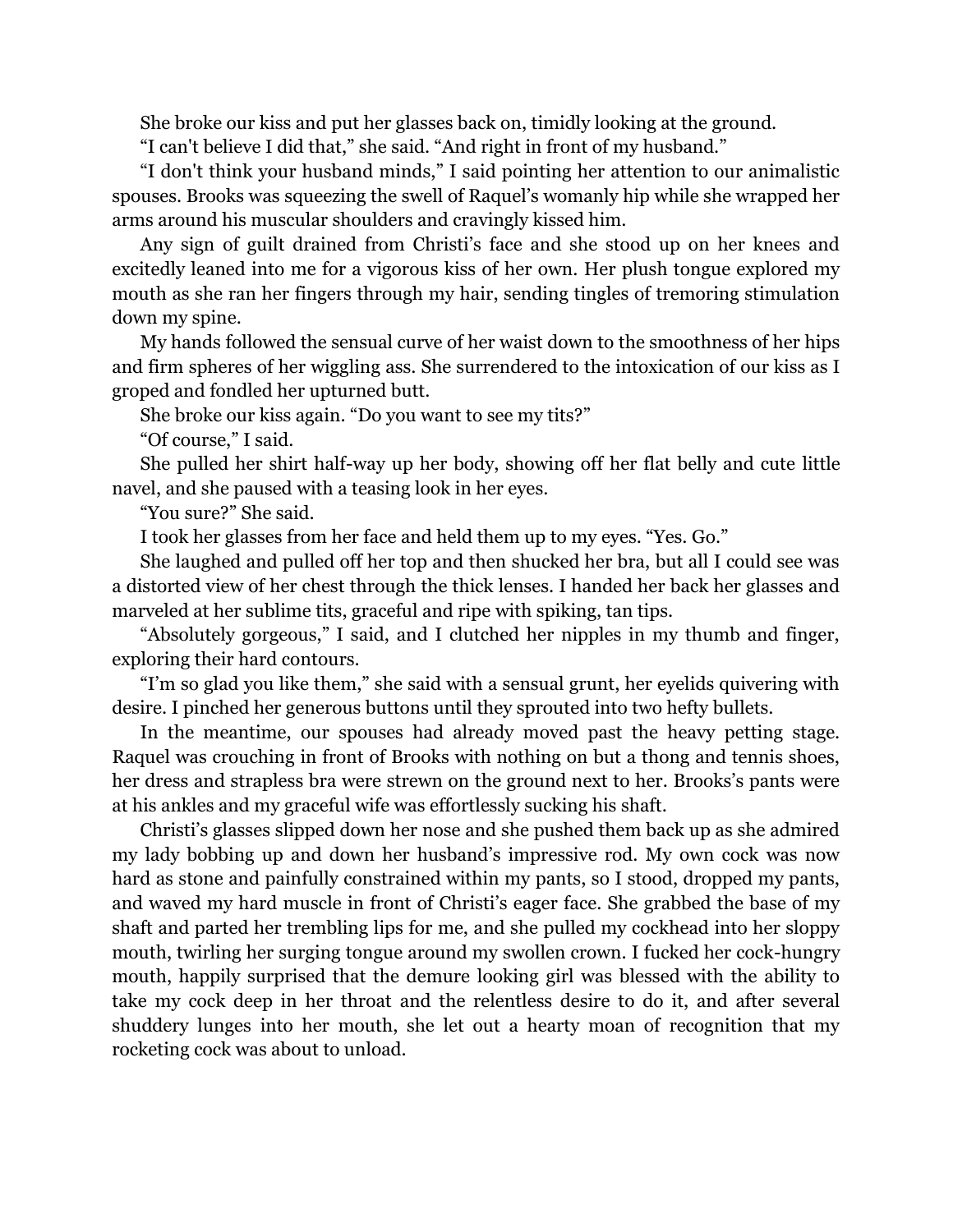I pulled out of her mouth and shot on her upturned face, making sure that I creamed all over her thick glasses, and when I was done, she was unable to see through my heavy load of spunk.

I looked over at my wife to find Brooks ready to come on her tits. She was still crouched in front of him, and now she was cupping her breasts, offering her massive orbs to him, while Brooks ardently stroked his cock. I marveled at the long streaks of spunk streaming out of his beefy manhood and covering her jugs, much to her giddy delight.

Christi cleaned her glasses on my shirt before watching her husband pump the contents of his straining balls all over the chest of a woman he had just met, and this made Christi hungry for more of my cock, but I needed more time to recharge, so I took off my shirt, lay on my back, and told her to sit on my face. In a second, she stepped out of her yoga pants and underwear and straddled my face, bringing the groove of her twat to my lips. I kissed her plump labia and licked her lust-worthy, thundering clit to the sounds of her happy moans. Moments later, those moans turned into impudent grunts as her pussy throbbed in bliss, dribbling the taste of her lovely, slick mound onto my tongue.

After her orgasm, she lifted her hips, but I wasn't ready to give up the taste of her pussy, so I grabbed her hips and pulled her pussy to my extended tongue. I twisted my tongue against her tight hole deep within her petals, twirled my tip around her unfamiliar clit, and licked the full length of her pretty, pink crack, and when her cunt swelled, she begged me to let her sit on my cock.

I eagerly watched Christi lower her insatiable, tight labia to my upturned member, and she gripped my hard-on within her clutching walls as she lowered herself down my cock until my stiffness was deep inside of her. Brooks watched his wife service my muscle, rocking forward and back on my shaft while her supple tits bounced in unison.

He rebounded to full mast, and Raquel was ready to give herself to him. She bent over and braced her palms against the tree trunk with her arms extended. Brooks pulled her thong half way down her legs and she widened her stance, stretching the stringy material between her knees. Brooks grabbed the full globes of her arching ass, spread them open, and buried his face between them, licking her asshole. A look of shock and excitement flashed across her face as Brooks took the next obvious step and invaded her sweet rear with his prick.

Christi vigorously rode my thick hard-on, her body hopping up and down and her glasses continuously sliding down her face until she didn't care that the spectacles dangled at the tip of her sweaty nose. The only thing on her mind and in her heart was the seductive joy of my cock inside of her writhing twat. She clutched my chest hair while her creamy bottom beat against my thighs with every insistent downward thrust onto my prick, and she let out a soft mewing groan as her grinding pussy filled with giddy pleasure.